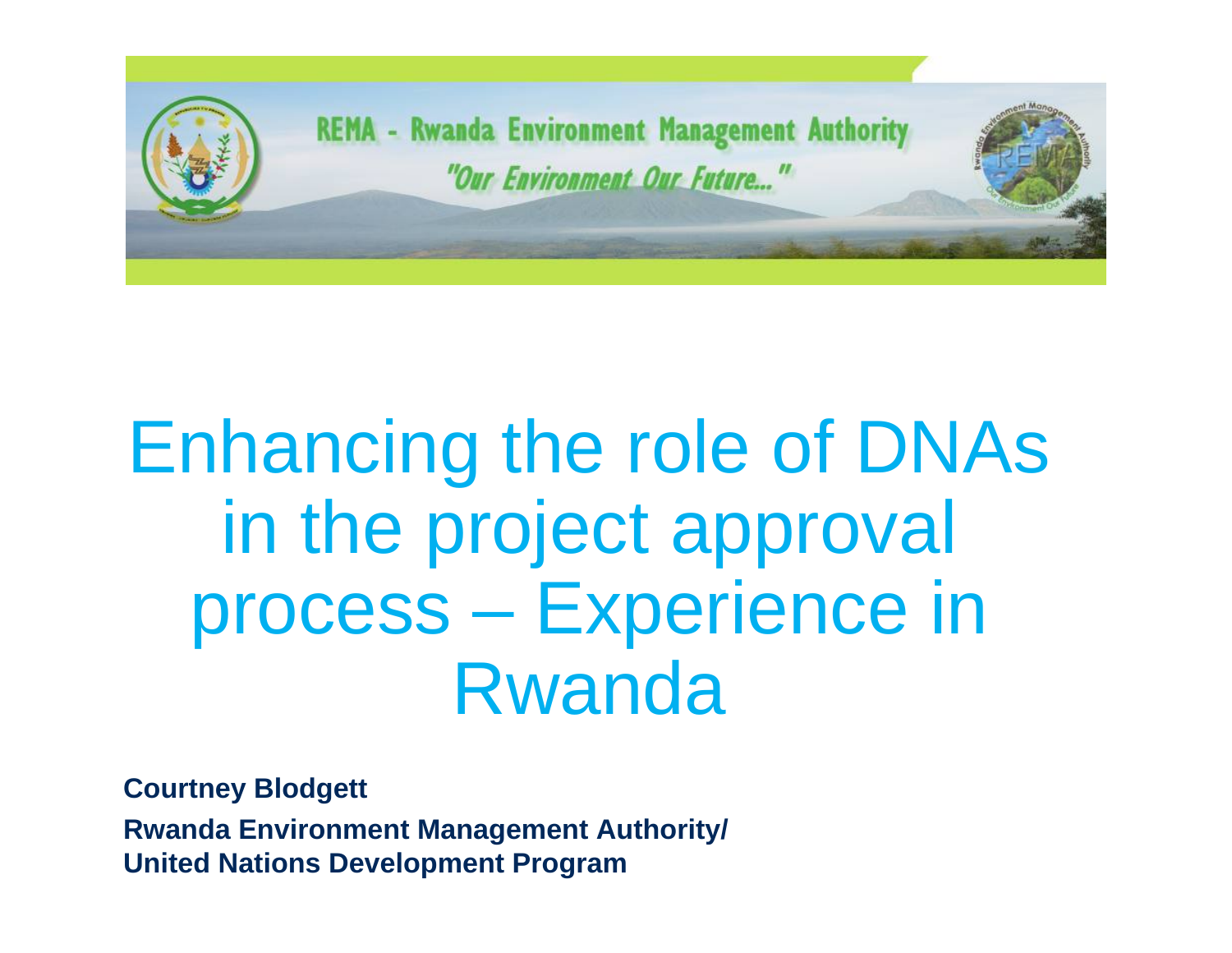

# **Capacity building activities**

- Establishing transparent Letter of Approval procedures which involve a multitude of stakeholders
	- Held meetings with DNA Steering Committee to discuss procedures
- Setting Sustainable Development criteria that are strong enough to accomplish the desired goal
	- Based on Rwanda's policies and legislation
- Calculating the Grid Emission Factor (GEF)
	- $\bullet$  0.70 tCO<sub>2</sub>/MWh
- Starting a DNA website to provide easy access for project developers
	- Should be up and running within the next two months www.rema.gov.rw/dna
- Discussing wider CDM related legislation
	- E.g. Taxation?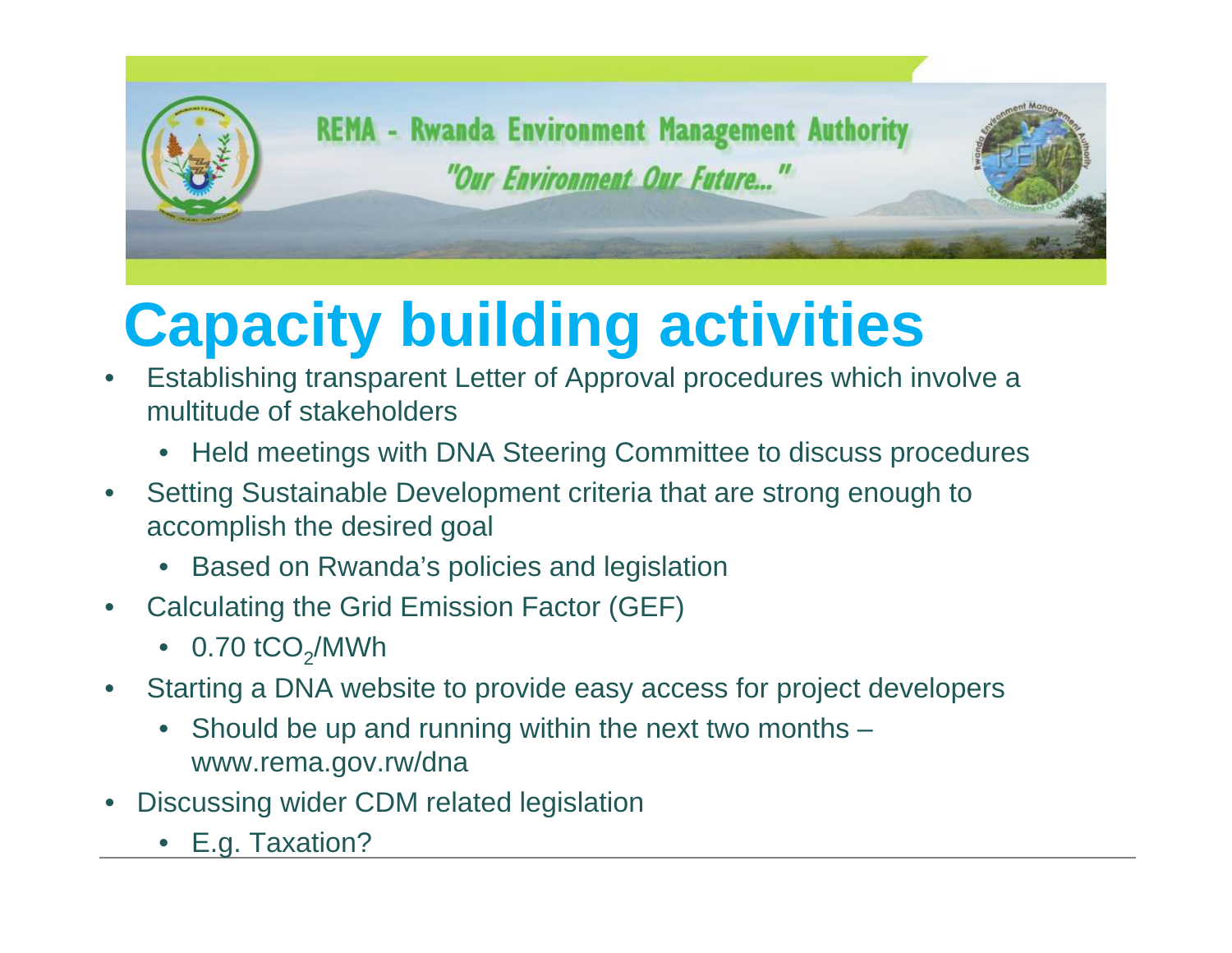

# **Capacity building activities**

- Conducting capacity building trainings across sectors
	- Colleagues in DNA
	- General: Government, non-governmental organizations, private sector
	- Individual ministry trainings
	- Journalists soon to do radio and television advertisement
	- Banking sector (upcoming)
	- Local consultants (upcoming)
- Assisting on the ground project developers
	- Connecting with buyers, trying to help find low interest loans
- Assisting carbon advisors
	- Methodology questions
	- Setting up stakeholder consultations
- Acting as a reliable contact point for developers, carbon advisors, buyers…
	- Respond to emails RwandaDNA@gmail.com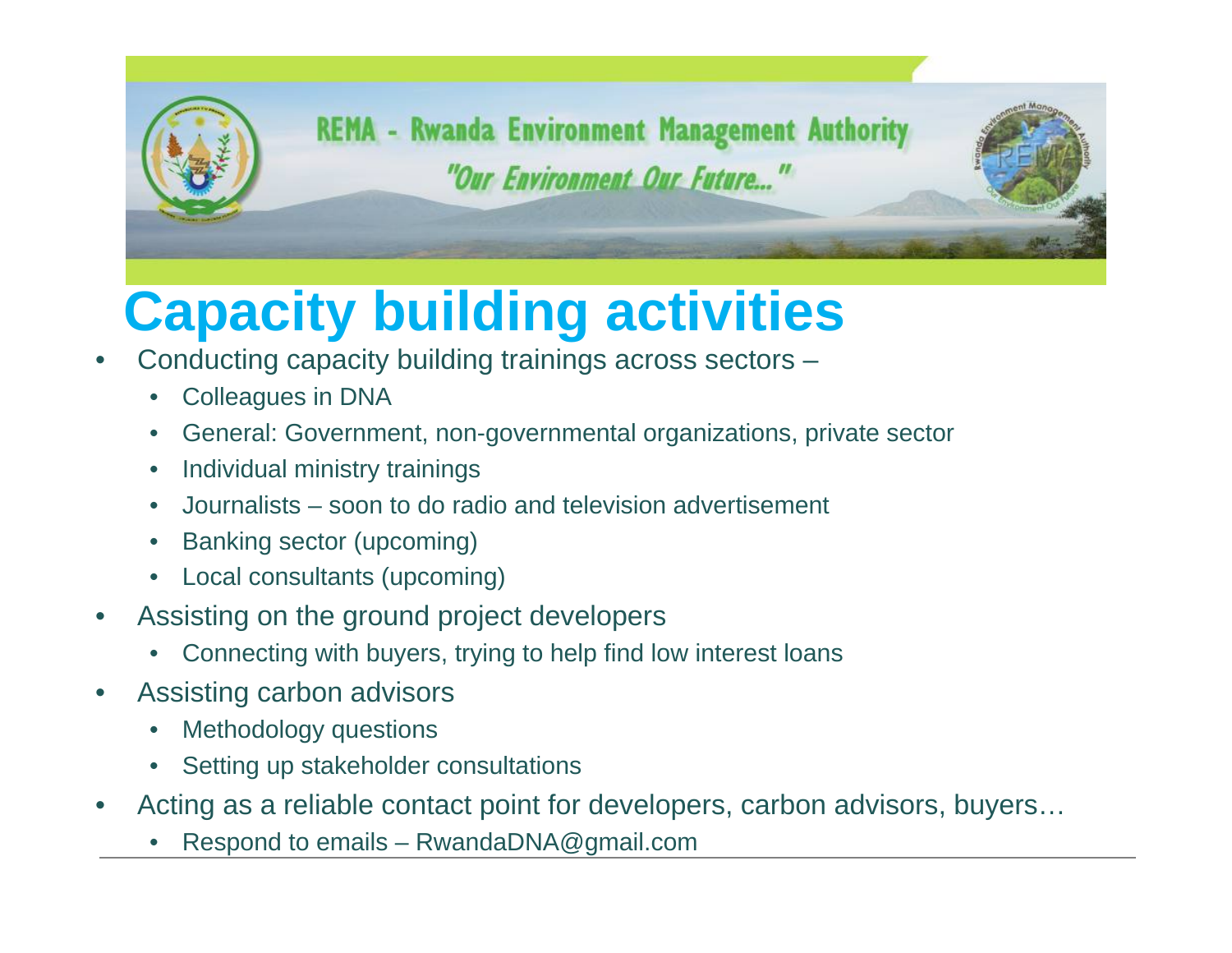

## **Challenges faced in Rwanda**

- Post-2012 situation must also be discussed when capacity building but this discussion is discouraging
- There are many methodological issues and programmatic CDM issues
- Lack of emissions to reduce, at the moment issue of suppressed demand
- Bureaucracies slow down efforts, both internally and externally
- Private sector in Rwanda is still growing so there is a lack of private sector projects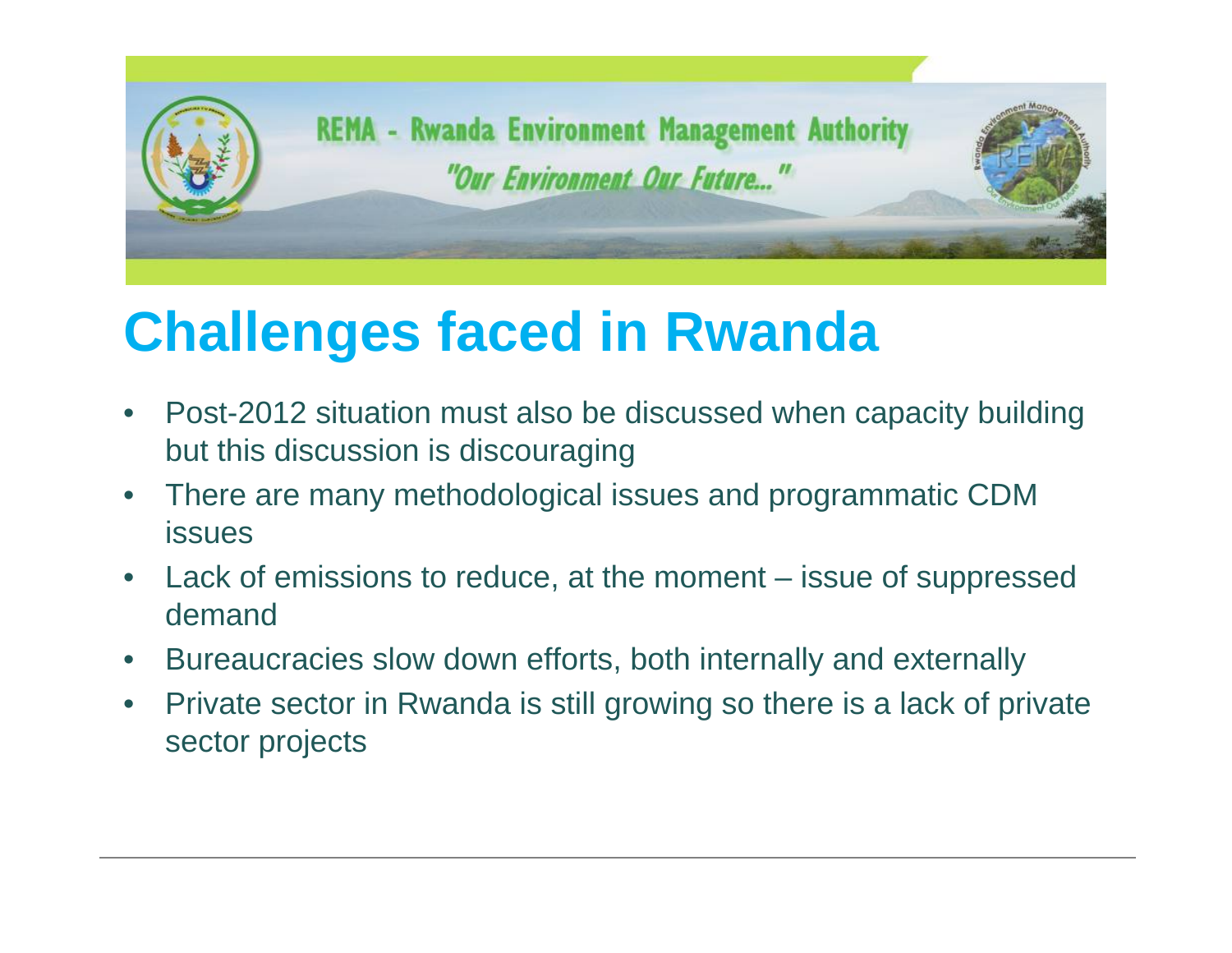

**REMA - Rwanda Environment Management Authority** "Our Environment Our Future..."

#### **DNA related deterrents**

Lack of transparency in DNA procedures

Slow Letter of Approval process

Lack of response to emails from developers

Constant changing of DNA staff





#### **Pro-active DNA related actions**

Follow up on conversations with buyers, interested project developers, DOEs etc

Advertise country's potential

Participate in political discussions to improve the CDM for the region

Provide as much assistance as possible to those interested on working in the country